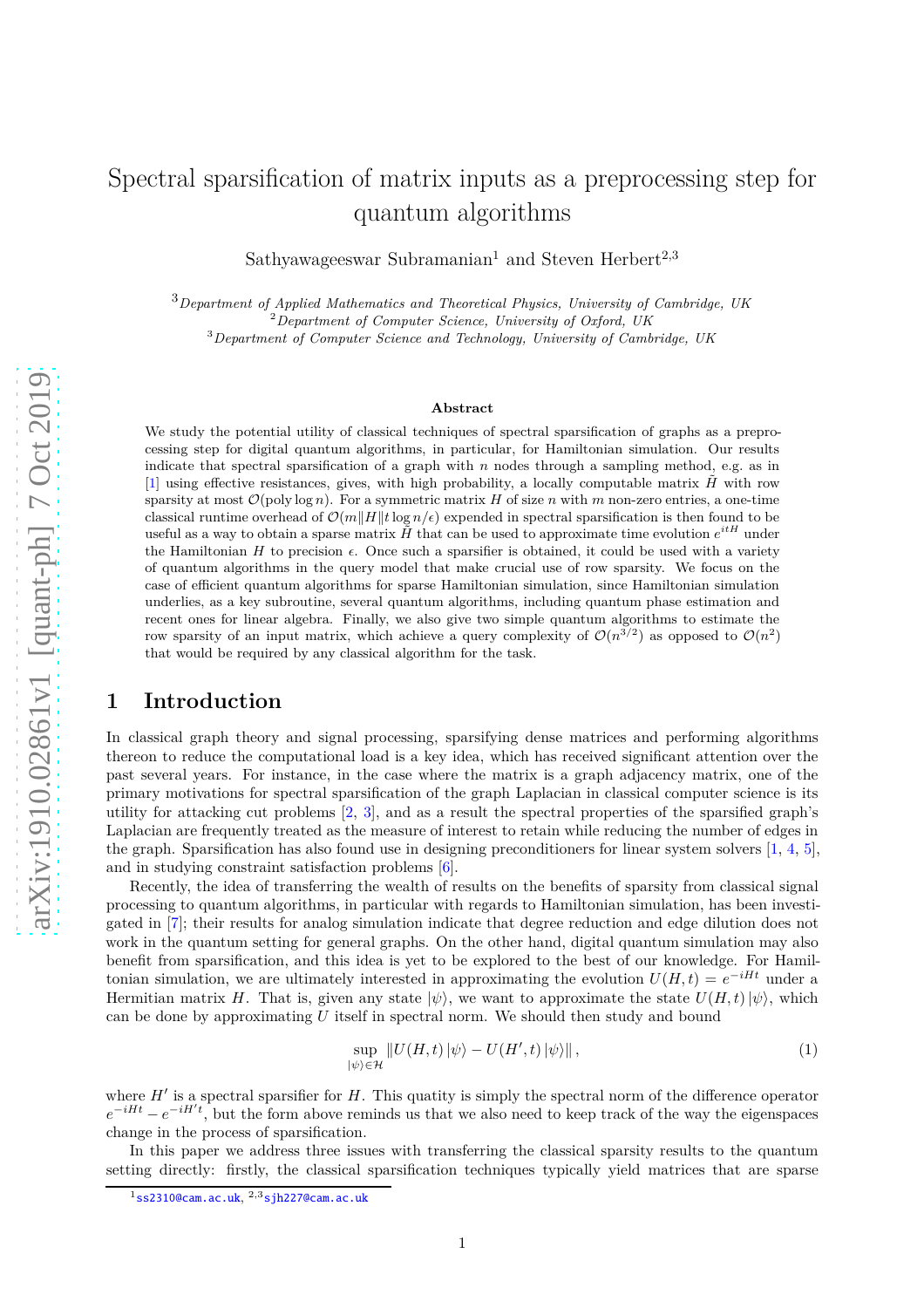overall, but the quantum algorithm for Hamiltonian simulation requires the more restrictive condition of row-sparsity, that is quantum algorithms for Hamiltonian simulation in the query model, in which the input Hamiltonian is accessed via a unitary oracle that computes matrix entries in place, up to fixed precision, typically require the interaction graph of the Hamiltonian matrix to be row sparse and locally computable; secondly, it is necessary that the adjacency matrix, rather than Laplacian is convergent; and finally, it is necessary that any residual error in the sparsified matrix does not cause a catastrophic break-down in the accuracy of the Hamiltonian simulation.

We show how each of these problems can be overcome, although we do still make some assumptions, namely that the Hamiltonian is real, that each row of the Hamiltonian is sampled sufficiently frequently in the sparsification method, and that the sparsified Hamiltonian commutes with actual Hamiltonian. In fact, we do not believe that any of these assumptions are necessary, rather that they are simply features of our proofs and that future analysis should reveal that the results hold when these are not made. Nevertheless, even with these assumptions, the analysis in this paper serves the purpose of better connecting classical sparsification with Hamiltonian simulation methods that assume row-sparse matrices, and shows the likely way forward to achieving a full general and unrestricted result.

A secondary purpose of this paper concerns the verification of row-sparsity, which is also an important question in its own right, and one which ostensibly would appear to lend itself to being sped up by a quantum algorithm. We show this is indeed the case by proposing two quantum algorithms that can decide whether a given matrix is row-sparse with fewer operations than are required classically. Whilst conceptualised from quite different starting points, both of these quantum algorithms require  $\mathcal{O}(n^{3/2})$ operations, compared to  $\mathcal{O}(n^2)$  classically (for a  $n \times n$  matrix), and this coincidence of computational complexity raises two intriguing possibilities: firstly, it may be possible to combine the two algorithms in some way to achieve the sparsity verification in  $\mathcal{O}(n)$  operations; or conversely, it may be that  $\mathcal{O}(n^{3/2})$  is a lower-bound.

The remainder of the paper is organised as follows: in Section [2](#page-1-0) we give precise details of the problem we are going to solve, including analysis of the overall benefits that it brings to Hamiltonian simulation; in Section [3](#page-2-0) we give our main results on relating the classical sparsification algorithm to the problem of Hamiltonian simulation; in Section [4](#page-5-0) we propose two quantum sparsification verification algorithms; and finally in Section [5](#page-7-0) we include a wide-ranging discussion covering, amongst other things, the physical meaning of a row-sparse Hamiltonian.

#### **Contributions**

- 1. From the literature we note that sparsification can reduce the computational load in several linear algebraic problems, whilst maintaining accuracy. However, we note a discrepancy between classical sparsification algorithms, which typically achieve edge sparsification or dilution, and quantum algorithms for sparse Hamiltonian simulation, which require row sparsity (degree reduction). To bridge this divide, we provide a necessary and sufficient condition for (general) sparsity to imply row sparsity.
- 2. The classical sparsification method upon which we base our analysis [\[1\]](#page-9-0) provides a bound in terms of the Laplacian, whereas we require one in terms of the adjacency matrix. We therefore prove that the accuracy condition proved for the Laplacian implies that the adjacency matrix is also wellapproximated by the sparsified adjacency matrix, when the above row-sparsity condition is met.
- 3. We then show that this condition on the adjacency matrix being well-approximated *is* sufficient for the Hamiltonian simulation with the sparsified matrix to well-approximate the actual case.
- 4. We are also interested in the verification of sparsity, and to this end we propose two quantum algorithms that can verify whether or not a matrix is row sparse in  $\mathcal{O}(n^{3/2})$  time, for an  $n^2$  matrix, which represents an improvement on the  $\mathcal{O}(n^2)$  time required classically.

## <span id="page-1-0"></span>**2 Setup and problem statement**

We base our exposition on the method of spectral sparsification using effective resistance sampling devel-oped in [\[1\]](#page-9-0). Given a graph  $G = (V, E, W)$  with  $|V| = n$  vertices,  $|E| = m \leq {n \choose 2}$  edges, and  $W$  an  $m \times m$ diagonal matrix of edge weights, spectral sparsification generates another graph  $G' = (V, E', W')$  such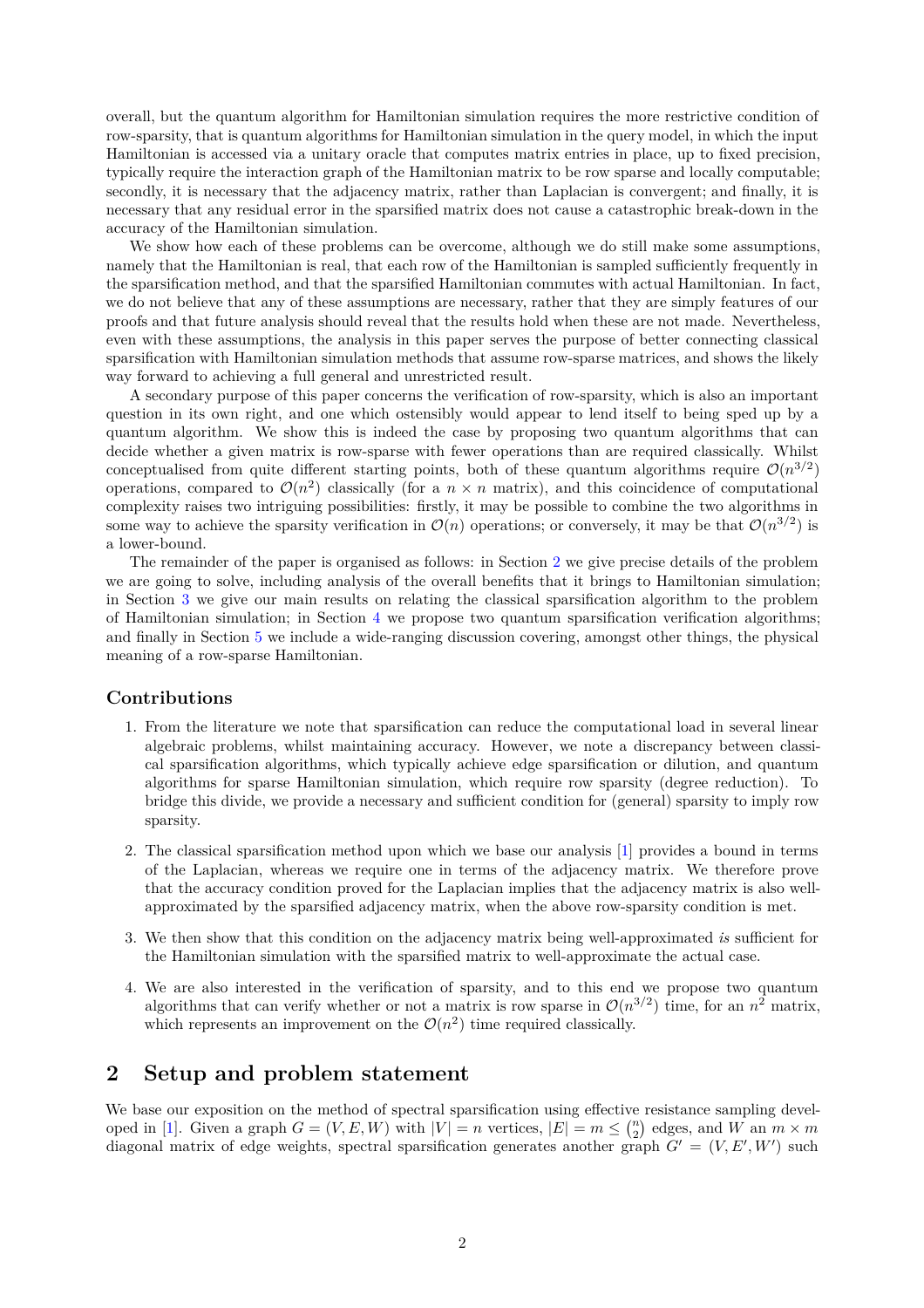that

$$
|E'| \in \mathcal{O}(\frac{n \log n}{\epsilon^2}),
$$
  

$$
(1 - \epsilon)L_G \preceq L_{G'} \preceq (1 + \epsilon)L_G,
$$
 (2)

where *L* represents the Laplacian matrix, and the second condition holds in the usual partial order on positive semidefinite matrices. The runtime of this classical algorithm is  $\mathcal{O}(\frac{m \log n}{\epsilon^2})$ .

The simplest process of this kind can be described as sampling from the edge set *E* according to some probability mass function (pmf)  $P$  and hence populating  $E'$ . If for each  $e \in E$  the probability of picking *e* is  $p_e = \mathcal{P}(e)$ , we can marginalise out the edges and consider the pmf induced on the vertices, defining  $p_v =$  $\sum$  $e∈E:B(e,v)≠0$  $p_e$  where  $B$  denotes the edge-vertex incidence matrix of the graph.

In this article, we show that the sparsifier generated by a spectral sparsification algorithm which uses sampling methods has under certain conditions, with high probability, the additional property that it is row-sparse, i.e., that the maximum degree of the sparsifier grows only as  $\mathcal{O}(\text{poly}\log(n))$ .

## <span id="page-2-0"></span>**3 Relating sparsification to efficient Hamiltonian simulation**

In this section we prove three results that allow us to make the connection between classical sparsification and efficient Hamiltonian simulation in the query complexity model: firstly, we prove a necessary and sufficient condition for sparsity to imply row sparsity; secondly, we show that the asymptotic convergence of the Laplacian proven by [\[1\]](#page-9-0) is sufficient for the asymptotic convergence of the adjacency matrices that we require; and finally we show that the propagation of error from the sparsification process into the sparsified Hamiltonian in the sense described in the sparsification bounds does not lead to a significant increase in error in the Hamiltonian simulation.

#### **3.1 A necessary and sufficient condition for row sparsity**

A matrix is row-sparse if the number of non-zero entries in a row (for all rows) grows as poly-log of the size of the matrix (at most). Clearly row-sparsity implies sparsity, but the opposite does not apply in general, for example a star network has a sparse adjacency matrix, but each element of the row corresponding to the point of the star is one (except for the leading diagonal entry), and therefore is obviously not row sparse.

In the effective resistance Hamiltonian sparsification method, each edge of a adjacency graph corresponding to the Hamiltonian is chosen with a certain probability, and a defined number of i.i.d. samples are drawn (that grows at most with  $n(\text{poly}\log(n)))$ , to construct the sparsified Hamiltonian. Marginalising over the the edges incident to each node as described in Section [2,](#page-1-0) to get a vertex selection probabil-ity distribution<sup>[1](#page-2-1)</sup>, it is obvious that a necessary condition for row-sparsity is that no vertex is selected with probability growing faster than  $(\text{poly}\log(n))/n$ . We now show that this necessary condition is also sufficient, in both obvious senses of asymptotic statistical row sparsity:

- 1. As  $n \to \infty$  the probability that any row has a number of elements greater than  $\mathcal{O}(\log^{b'} n)$  tends to zero, for some *b'*.
- 2. As  $n \to \infty$  the expected maximum number of non-zero elements (across the *n* rows of the matrix) grows as  $\mathcal{O}(\log^b n)$  for some *b*.

Hereafter these are termed the first and second properties of asymptotic row sparsity.

<span id="page-2-2"></span>**Proposition 3.1.** *For a Hamiltonian sparsified by the effective resistance method, if no row is selected* with probability greater than  $\log^b(n)/n$ , then it is satisfies the first row sparsity property.

*Proof.* Let the total number of samples drawn be  $n \log^a n$ , therefore the expected number of times that the row with maximum occupation is selected can be upper-bounded:

$$
\mu < \log^b n \log^a n = \log^c n,\tag{3}
$$

<span id="page-2-1"></span><sup>&</sup>lt;sup>1</sup>Note that each edge is connected to two vertices, vertex selection is not mutually exclusive so this will sum to more than one – a property later used in upper-bounding.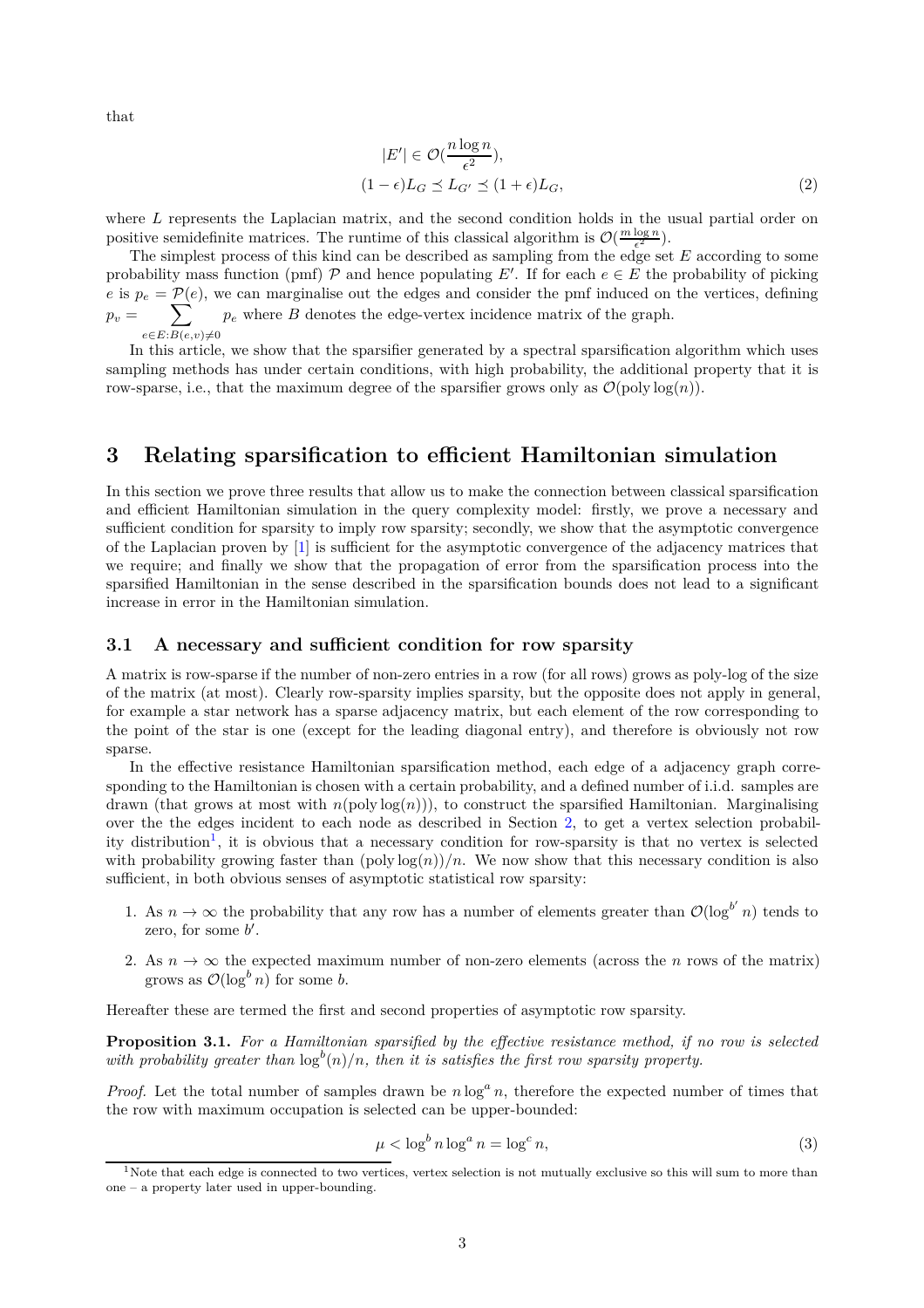where *c* is defined as  $a + b$ .

Let  $x_i$  be the number of non-zero entries in the  $i^{th}$  row, and  $X$  be number of non-zero entries in the row with greatest selection probability. By the Chernoff bound  $[8]$ , for  $R > 6\mu$ :

$$
P(X \ge R) \le 2^{-R},\tag{4}
$$

letting  $R = \log^{c+1} n$  (the  $c + 1$  term is included to ensure that the  $> 6\mu$  condition is met for sufficiently large *n*), and noticing that all the other nodes are less likely to be chosen and thus the Union Bound can be invoked:

$$
P(\max(x_i) \ge R) \le \sum_i p(x_i \ge R)
$$

$$
\le n2^{-R}
$$

$$
= n2^{-\log^{c+1} n}, \tag{5}
$$

where this upper-bound also uses the fact that all other rows are chosen with probability less than the row with maximum selection probability. Let  $p = n2^{-\log^{c+1} n}$ :

$$
\log_2 p = \log_2 n - \log_2^{c+1} n
$$
  
=  $\log_2 n (1 - \log^c n)$   
< 0 (6)

for sufficiently large *n*, i.e., as  $n \to \infty$ ,  $p(X \ge R) \to 0$ .

**Proposition 3.2.** *For a Hamiltonian sparsified by the effective resistance method, if no row is selected* with probability greater than  $\log^b(n)/n$ , then it is satisfies the second row sparsity property.

*Proof.* The proof is similar to that of Proposition [3.1,](#page-2-2) and the same symbols are used. The proposition considers the expectation of the number of non-zero entries in the row with the most non-zero entries (note that this need not be the the row with highest selection probability). This can be upper-bounded:

$$
\mathbb{E}(X) \le R \times p(X < R) + (n \log^a n) \times p(X \ge R) \\
\le 1 \times \log^c n + n^2 \log^a n 2^{-\log^{c+1} n},\n \tag{7}
$$

i.e., where the second term in the first line uses the fact that, if the maximally chosen row is chosen more than *R* times, it can still only be chosen a total of *n* log*<sup>a</sup> n* times, as this is the number of samples. The first term in the RHS of Eq. [\(21\)](#page-6-0) is clearly  $\in \mathcal{O}(\text{poly}\log(n))$ , letting *y* equal the second term in the RHS of Eq. [\(21\)](#page-6-0), i.e.

$$
y = n^2 \log^a n 2^{-\log^{c+1} n}
$$
  
\n
$$
\implies \log y = 2 \log n + a \log \log n - \log^{c+1} n
$$
  
\n
$$
= \log n (2 - \log^{c+1} n) + a \log \log n,
$$
\n(8)

clearly, as  $n \to \infty$ ,  $\log y \to -\infty$ , therefore  $y \in \mathcal{O}(1)$ . So it follows that  $\mathbb{E}(X) \in \mathcal{O}(\log^c n)$ .  $\Box$ 

## <span id="page-3-1"></span>**3.2 Laplacian convergence implies adjacency matrix convergence when row sparse**

From [\[1\]](#page-9-0), we have that a weighted graph with Laplacian L is sparsfied to a graph with Laplacian  $\tilde{L}$ , such that the following condition is met:

<span id="page-3-0"></span>
$$
(1 - \epsilon)\mathbf{x}^T L \mathbf{x} \leq \mathbf{x}^T \tilde{L} \mathbf{x} \leq (1 + \epsilon)\mathbf{x}^T L \mathbf{x}, \tag{9}
$$

for all vectors *x* and  $1/\sqrt{n} < \epsilon \leq 1$ .

We wish to express a similar condition for the adjacency matrix,  $A = D - L$ , where *D* is a diagonal matrix where each element is the sum of the elements in that row of the adjacency matrix. Our method to do this relies on the property  $\mathbb{E}(D_{ii}) = \mathbb{E}(\tilde{D}_{ii})$  for all *i* – that is that the diagonal elements of the sparsified Laplacian are expected to be the same as those of the actual Laplacian (this can be seen in the analysis in [\[1\]](#page-9-0)). Additionally, we must assume that each row is expected to be selected at least  $\log^\alpha n$  times, where  $\alpha > 1$ . To an extent it is valid to criticise such a condition as unnecessarily restrictive, however we do

 $\Box$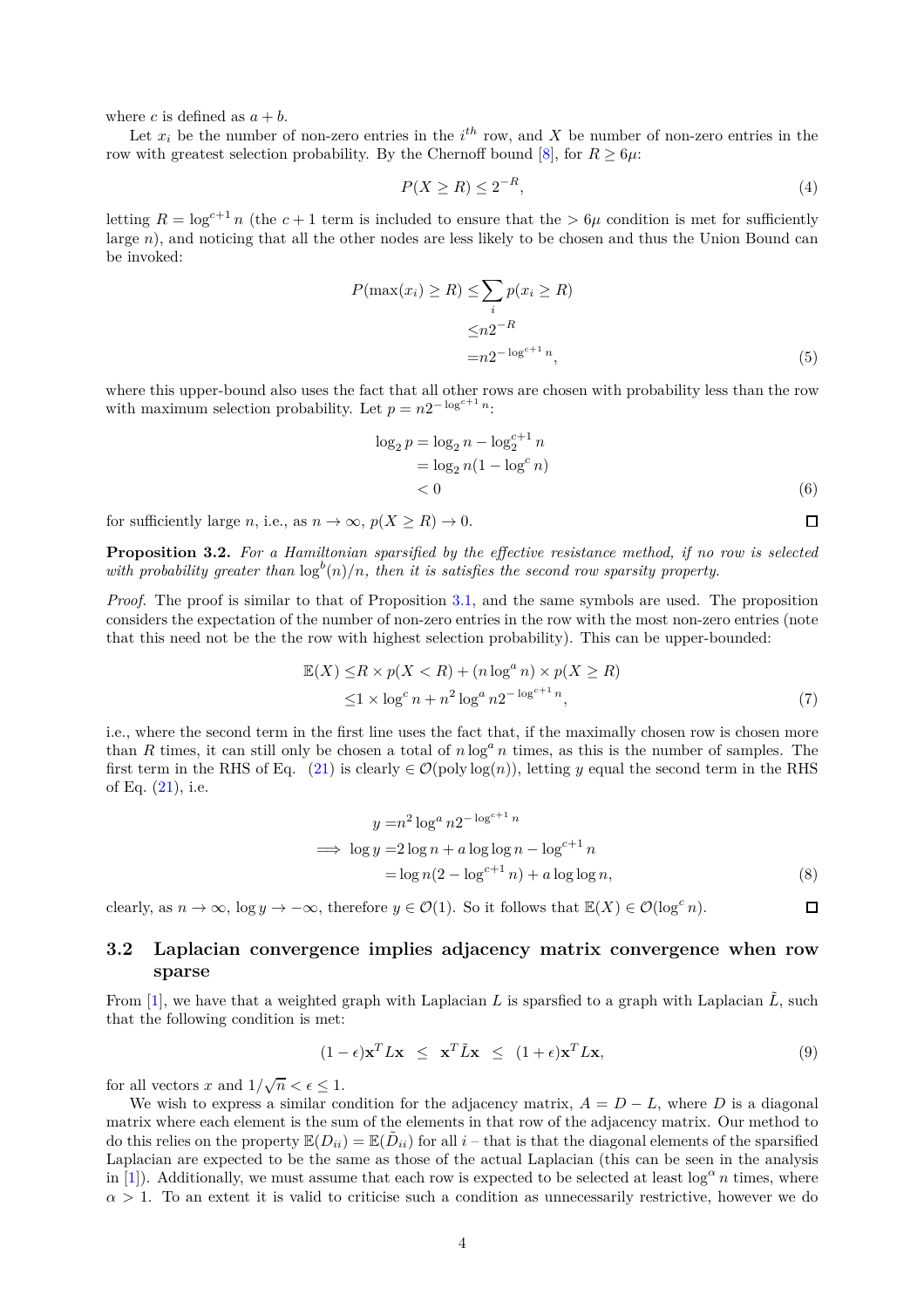expect the condition in Theorem [3.3](#page-4-0) (or another very similar one) to hold even if this were not to be the case, albeit requiring a very different proof. The inclusion of this condition is therefore for reasons of exposition – it enables us to use a similar proof to the others in this section, and suffices to demonstrate the principle. Moreover, in Section [5](#page-7-0) we discuss the physicality of such a restriction. With these restrictions in place, we can give the result as a theorem:

#### <span id="page-4-0"></span>**Theorem 3.3.**

<span id="page-4-1"></span>
$$
\mathbf{x}^T A \mathbf{x} - \epsilon' \mathbf{x}^T \mathbf{x} \max_i (D_{ii}) \leq \mathbf{x}^T \tilde{A} \mathbf{x} \leq \mathbf{x}^T A \mathbf{x} + \epsilon' \mathbf{x}^T \mathbf{x} \max_i (D_{ii}), \tag{10}
$$

*for some*  $\epsilon' \in \omega(1/\log^{\sqrt{\alpha-1}} n)$ *.* 

*Proof.* We start by substituting  $A = D - L$  and  $\tilde{A} = \tilde{D} - \tilde{L}$  into Eq. [\(9\)](#page-3-0), and rearranging:

$$
(1 - \epsilon)\mathbf{x}^T L \mathbf{x} \leq \mathbf{x}^T \tilde{L} \mathbf{x} \leq (1 + \epsilon)\mathbf{x}^T L \mathbf{x}
$$
  
\n
$$
(1 - \epsilon)\mathbf{x}^T (D - A) \mathbf{x} \leq \mathbf{x}^T (\tilde{D} - \tilde{A}) \mathbf{x} \leq (1 + \epsilon)\mathbf{x}^T (D - A) \mathbf{x}
$$
  
\n
$$
(1 - \epsilon)\mathbf{x}^T D \mathbf{x} - (1 - \epsilon)\mathbf{x}^T A \mathbf{x} \leq \mathbf{x}^T \tilde{D} \mathbf{x} - \mathbf{x}^T \tilde{A} \mathbf{x} \leq (1 + \epsilon)\mathbf{x}^T D \mathbf{x} - (1 + \epsilon)\mathbf{x}^T A \mathbf{x}
$$
  
\n
$$
(1 - \epsilon)\mathbf{x}^T A \mathbf{x} - (1 - \epsilon)\mathbf{x}^T D \mathbf{x} \geq \mathbf{x}^T \tilde{A} \mathbf{x} - \mathbf{x}^T \tilde{D} \mathbf{x} \geq (1 + \epsilon)\mathbf{x}^T A \mathbf{x} - (1 + \epsilon)\mathbf{x}^T D \mathbf{x}
$$
  
\n
$$
\mathbf{x}^T A \mathbf{x} + \epsilon \mathbf{x}^T D \mathbf{x} + \mathbf{x}^T (\tilde{D} - D) \mathbf{x} \geq \mathbf{x}^T \tilde{A} \mathbf{x} - \mathbf{x}^T \tilde{D} \mathbf{x} \geq \mathbf{x}^T A \mathbf{x} - \epsilon \mathbf{x}^T D \mathbf{x} - \mathbf{x}^T (D - \tilde{D}) \mathbf{x}
$$
  
\n
$$
\mathbf{x}^T A \mathbf{x} + \epsilon \mathbf{x}^T D \mathbf{x} + \mathbf{x}^T (\tilde{D} - D) \mathbf{x} \geq \mathbf{x}^T \tilde{A} \mathbf{x} \geq \mathbf{x}^T A \mathbf{x} - \epsilon \mathbf{x}^T D \mathbf{x} - \mathbf{x}^T (D - \tilde{D}) \mathbf{x}
$$
  
\n
$$
\mathbf{x}^T A \mathbf{x} + \epsilon \mathbf{x}^T \mathbf{x} (\epsilon + \tilde{\epsilon}) \max_{i} (D_{ii}) \geq \mathbf{x}^T \tilde
$$

where we define  $\forall i \left(1 + \tilde{\epsilon}\right) D_{ii} \leq \tilde{D}_{ii} \leq (1 + \tilde{\epsilon}) D_{ii}$ , which we address using the Chernoff bound. Addressing the upper limit of  $D_{ii}$ , we have that:

$$
\forall i P(\tilde{D}_{ii} \ge (1 + \tilde{\epsilon})D_{ii}) \le \exp\left(\frac{-\tilde{\epsilon}^2 D_{ii}}{3}\right)
$$

$$
\le \exp\left(\frac{-\tilde{\epsilon}^2 \min_i(D_{ii})}{3}\right)
$$

$$
= \exp\left(\frac{-\tilde{\epsilon}^2 \log^{\alpha} n}{3}\right), \tag{12}
$$

using the Union bound, we have that

$$
P(\max_{i}(\tilde{D}_{ii} - D_{ii}) > \tilde{\epsilon}D_{ii}) \le n \exp\left(\frac{-\tilde{\epsilon}^2 \log^{\alpha} n}{3}\right). \tag{13}
$$

Likewise for the lower-bound on  $\tilde{D}_{ii}$  we have that:

$$
\forall i \, P(\tilde{D}_{ii} \le (1 - \tilde{\epsilon}) D_{ii}) \le \exp\left(\frac{-\tilde{\epsilon}^2 D_{ii}}{2}\right) \le \exp\left(\frac{-\tilde{\epsilon}^2 \min_i (D_{ii})}{2}\right) \le \exp\left(\frac{-\tilde{\epsilon}^2 \log^{\alpha} n}{2}\right), \tag{14}
$$

and again using the Union bound:

$$
P(\max_{i}(D_{ii} - \tilde{D}_{ii}) > \tilde{\epsilon}D_{ii}) \le n \exp\left(\frac{-\tilde{\epsilon}^2 \log^{\alpha} n}{2}\right). \tag{15}
$$

So we can see that the condition  $\tilde{\epsilon} \in \omega(1/\log^{\sqrt{\alpha-1}} n)$  must hold in order for the closeness to hold asymptotically – i.e., as  $n \to \infty$  the probability that we have a 'good' sparsifier tends to one. This dominates the condition  $1/\sqrt{n} < \epsilon < 1$ , and so we can set  $\epsilon' = \epsilon + \tilde{\epsilon}$  to complete the proof. the condition  $1/\sqrt{n} < \epsilon \le 1$ , and so we can set  $\epsilon' = \epsilon + \tilde{\epsilon}$  to complete the proof.

#### **3.3 Error propagation: from spectral sparsification to hamiltonian simulation**

It remains to be shown that the fact that the adjacency matrix is well approximated by its sparsified version implies that the Hamiltonian simulation will also be well approximated when the sparsified version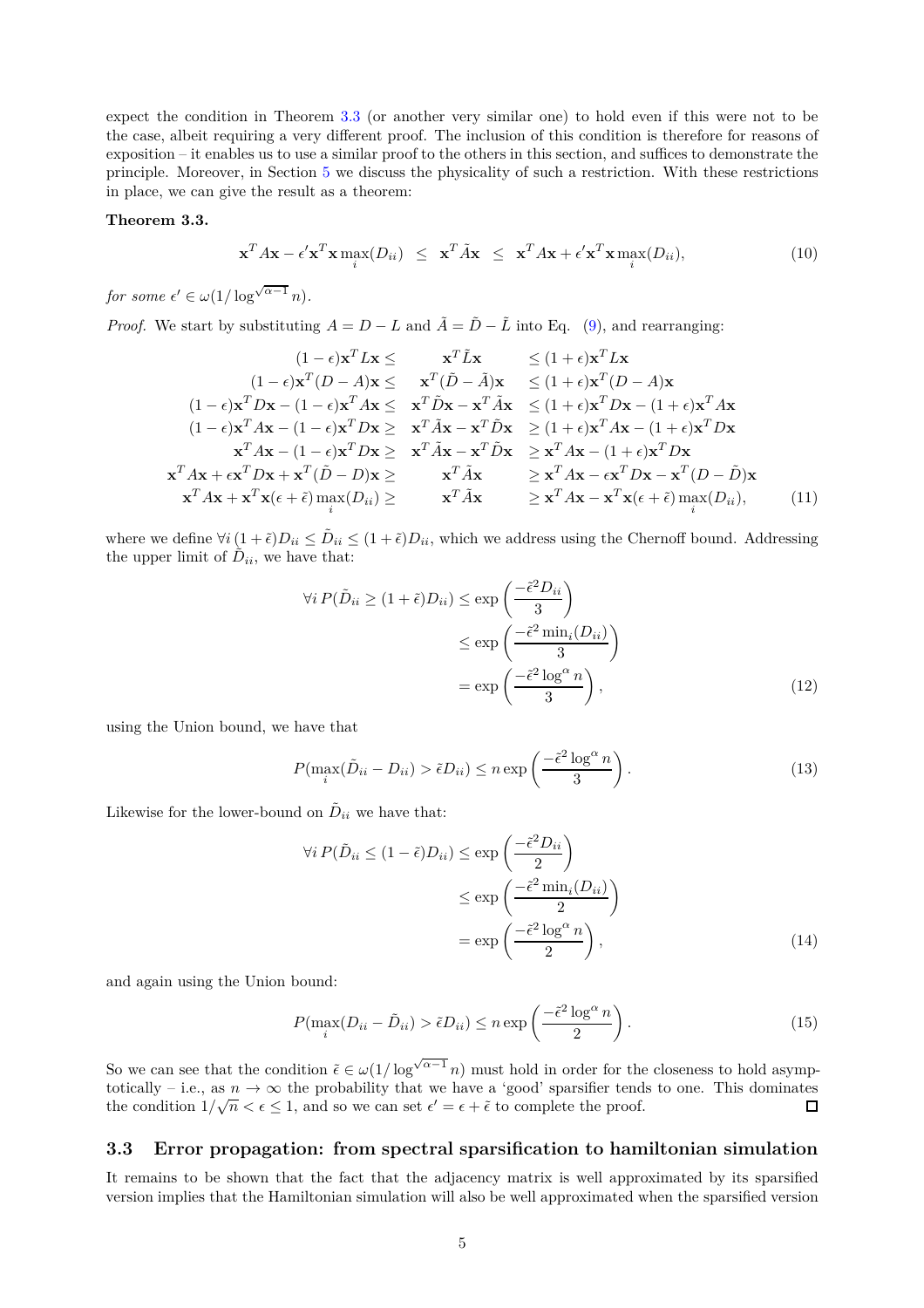is used. To do so, we express Eq. [\(10\)](#page-4-1) in slightly different (but equivalent) terms, namely that we are given a spectral approximation  $H$  of a Hamiltonian,  $H$  satisfying

<span id="page-5-1"></span>
$$
(1 - \epsilon')H \preceq \tilde{H} \preceq (1 + \epsilon')H. \tag{16}
$$

Consider the following

$$
\left\| \left( \tilde{U} - U \right) \left| \psi \right> \right\| := \left\langle \psi \right| \left( \tilde{U} - U \right)^{\dagger} \left( \tilde{U} - U \right) \left| \psi \right\rangle \n= \left\langle \psi \right| \mathbb{1} + \mathbb{1} - \tilde{U}^{\dagger} U - U^{\dagger} \tilde{U} \left| \psi \right\rangle,
$$
\n(17)

where  $\tilde{U} := U(\tilde{H}, t)$  and  $U := U(H, t)$  for convenience. Let us first take the simple case when *H* and  $\tilde{H}$ commute; then  $\tilde{U}^{\dagger}U = e^{-it(H-\tilde{H})}$ , and so  $\tilde{U}^{\dagger}U + U^{\dagger}\tilde{U} = 2\cos(t\Delta H)$  where  $\Delta H := H - \tilde{H}$ . Now we can write

$$
\begin{aligned} \left\| \left( \tilde{U} - U \right) \left| \psi \right> \right\| &:= 2 \left\langle \psi \right| \left( 1 - \cos \left( t \Delta H \right) \right) \left| \psi \right> \\ &= t^2 \epsilon'^2 \langle \left( \Delta H \right)^2 \rangle_{\psi} + \mathcal{O} \left( \left( \epsilon' t \left\| H \right\| \right)^4 \right) \\ &\leq \epsilon'^2 \cdot \left( t \left\| H \right\| \right)^2 + \mathcal{O} \left( \left( \epsilon' t \left\| H \right\| \right)^4 \right), \end{aligned} \tag{18}
$$

where Eq. [\(16\)](#page-5-1) gives  $-\epsilon' H \leq \Delta H \leq \epsilon' H$ , which also implies  $0 \leq ||(\Delta H)^2|| \leq \epsilon'^2 ||H^2|| = \epsilon'^2 ||H||^2$ . In the last last line we bound  $\langle H \rangle_{\psi}$ , the expectation value of the Hamiltonian *H* under the state  $\psi$ , by the maximum value the energy can take, given by the spectral norm of *H*.

When *H* and  $\tilde{H}$  do not commute, the first order Suzuki-Trotter formula suggests that  $U^{\dagger}U = e^{-it(H-\tilde{H})}$ up to an error of order  $\mathcal{O}(t^2||H||)$ . The error term in the sum  $\tilde{U}^{\dagger}U + U^{\dagger}\tilde{U}$  is then third order in  $t||H||$ . Thus the above analysis still holds for small times  $t = \mathcal{O}(\epsilon'^{2/3})$ . However, for longer evolution times, a more detailed error analysis is required, and we are currently investigating this.

Plugging  $\tilde{H}$  into a Hamiltonian simulation algorithm (e.g. [\[9,](#page-9-8) [10\]](#page-9-9)) results in a circuit that will approximate evolution under  $\tilde{H}$  to some desired precision  $\epsilon$  through a unitary circuit  $\tilde{U}'$ . Noting that  $\|U - \tilde{U}'\| \leq \|U - \tilde{U}\| + \|\tilde{U} - \tilde{U}'\|$ , we see that  $\tilde{H}$  can be used to approximate Hamiltonian evolution under *H*.

#### **Runtime overhead:**

From the above analysis of error propagation, it is clear that choosing

$$
\epsilon' = \mathcal{O}\left(\frac{\sqrt{\epsilon}}{t \, ||H||}\right) \tag{19}
$$

ensures that  $||U - \tilde{U}|| \leq \epsilon$  to first order. Putting this back into the runtime expression for the spectral sparsification algorithm of [\[1\]](#page-9-0), we can estimate the (one-time) classical runtime overhead required in order to use sparse Hamiltonian simulation for time *t*, which is given by

$$
\mathcal{O}\left(\frac{mt\,\|H\|\log n}{\epsilon}\right). \tag{20}
$$

The presence of the spectral norm  $||H||$  is to be expected as it sets the energy scales for the problem; evidently this method is only useful if  $||H|| = \mathcal{O}(\text{poly}(n))$ . We expect this to be true for several systems of physical significance, e.g. moleular Hamiltonians, which typically have  $\mathcal{O}(n^4)$  terms in a tensor product of Pauli basis (expecting the coupling constants also to scale polynomially for most common molecules).

## <span id="page-5-0"></span>**4 Sparsity testing**

Testing if an input function or vector is sparse is a problem that has recently received some attention in the context of big data and machine learning algorithms [\[11,](#page-9-10) [12\]](#page-9-11). Could a quantum algorithm for sparsity testing offer any advantages? Given an oracle that computes matrix entries in place, we could use a comparison oracle to flag an ancillary register as '1' wherever there is a zero entry, and then use quantum amplitude estimation on the ancilla to estimate the number of zero entries. We demonstrate two quantum algorithms below for testing row-sparsity of an input matrix.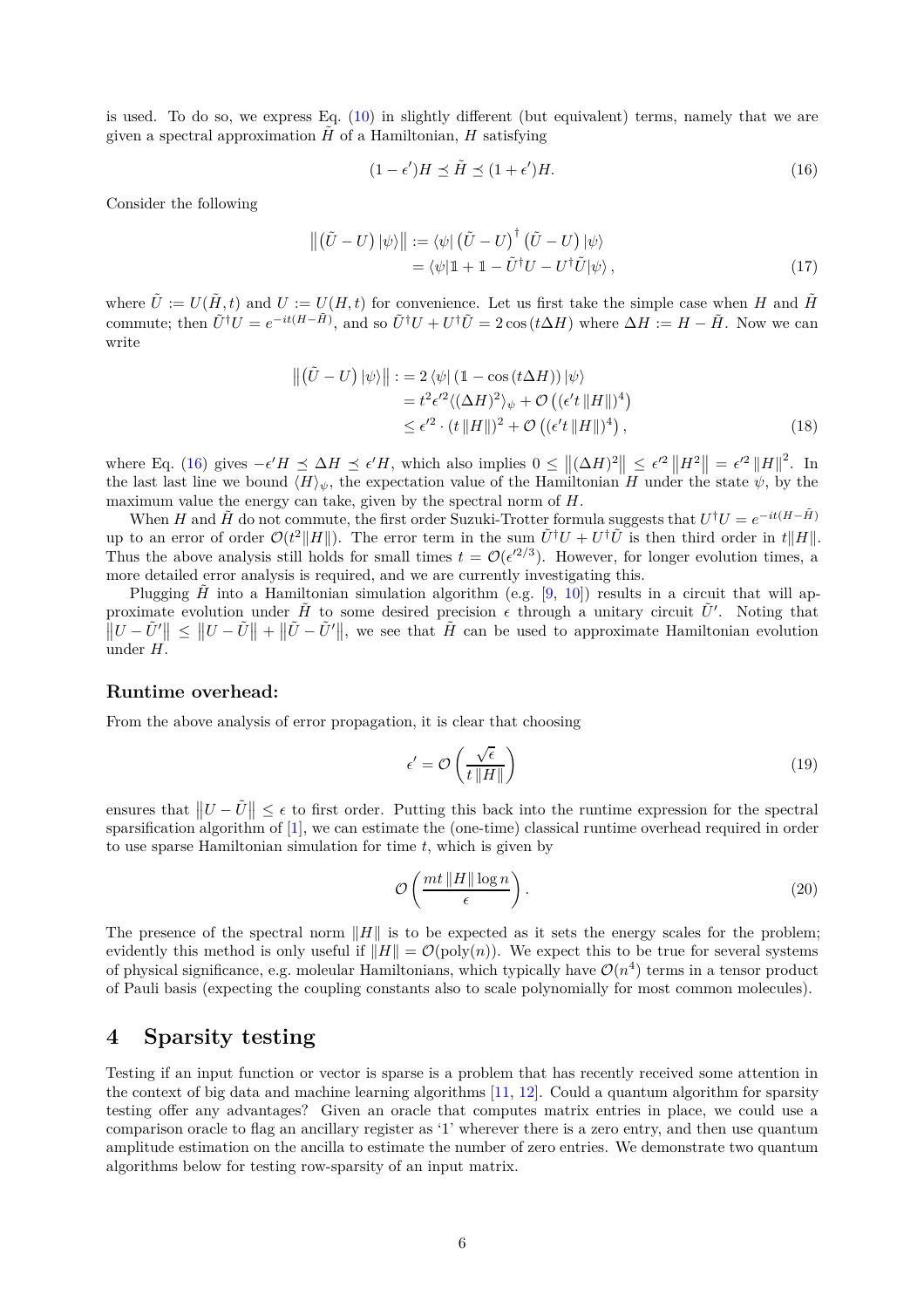#### **4.1 Sparsity testing using quantum amplitude estimation**

Given a matrix  $A \in \mathbb{R}^{n \times n}$  (we make this assumption of being real for simplicity of exposition, and to be consistent with the previous analysis, but the following should easily generalise to complex numbers) that we can access via a unitary quantum oracle that computes its entries in place (to some fixed precision), i.e.

<span id="page-6-0"></span>
$$
U_A|i\rangle |j\rangle |z\rangle = |i\rangle |j\rangle |z \oplus A_{ij}\rangle , \qquad (21)
$$

where  $0 \leq i, j \leq n-1$  are the row and column indices, and the third register contains the matrix entry to *p*-bits of precision (so  $0 \le z \le 2^p$ ).

Another oracle that we will use is the comparator

$$
\operatorname{comp} \ket{a} \ket{b} \ket{0}_{\text{flag}} = \begin{cases} \ket{a} \ket{b} \ket{0}_{\text{flag}} & \text{if } a < b \\ \ket{a} \ket{b} \ket{1}_{\text{flag}} & \text{if } a \ge b, \end{cases} \tag{22}
$$

which can be implemented efficiently using quantum adder circuits [\[13\]](#page-9-12).

Let us use the  $U_A$  oracle to prepare a superposition over the entries of a chosen row  $0 \le i \le n - 1$ 

$$
|i\rangle|0\rangle|0\rangle_{\text{data}} \xrightarrow{1 \otimes H \otimes 1} \frac{1}{\sqrt{n}} \sum_{j=0}^{n} |i\rangle|j\rangle|0\rangle_{\text{data}}
$$

$$
\xrightarrow{U_A} \frac{1}{\sqrt{n}} \sum_{j=0}^{n} |i\rangle|j\rangle|A_{ij}\rangle_{\text{data}}
$$

$$
=: |row_i\rangle \tag{23}
$$

Then we can adjoin two ancillary registers,  $|\delta\rangle_{\text{ref}}|0\rangle_{\text{flag}}$ , and using the comp oracle we can make the following series of transformations

$$
|\text{row}_{i}\rangle |\delta\rangle_{\text{ref}} |0\rangle_{\text{flag}} \xrightarrow{1 \otimes 1 \otimes \text{comp}} |i\rangle \otimes \left(\frac{1}{\sqrt{n}} \sum_{j \in \text{supp}^{\delta} i(A)} |j\rangle |A_{ij}\rangle_{\text{data}} |\delta\rangle_{\text{ref}} |0\rangle_{\text{flag}} + \frac{1}{\sqrt{n}} \sum_{j \notin \text{supp}^{\delta} i(A)} |j\rangle |A_{ij}\rangle_{\text{data}} |\delta\rangle_{\text{ref}} |1\rangle_{\text{flag}}\right),
$$
  

$$
=: |\text{spar}_{i}\rangle
$$

where the support of row *i* of *A* is  $\text{supp}_i^{\delta}(A) = \{0 \leq j \leq n-1 : |A_{ij}| \geq \delta\}$ . Here we have assumed that the data register contains the magnitude of  $A_{ij}$ , so that we can just check if it is less than a small threshold  $\delta$  in order to check if it is close to zero — the magnitude can be obtained easily by taking advantage of the signed fixed-point representation of  $A_{ij}$  (e.g. by simply neglecting the sign bit). Now note that the amplitude of the  $|1\rangle_{\text{flag}}$  subspace of the above state is proportional to the sparsity  $s(i) := |\text{supp}_i^{\delta}(A)|$  of row *i*

$$
\left\| \Pi_1^{\text{flag}} \left| \text{spar}_i \right\rangle \right\| = \left\| \frac{1}{\sqrt{n}} \sum_{j \notin \text{supp}^{\delta_i}(A)} \left| j \right\rangle \left| A_{ij} \right\rangle_{\text{data}} \left| \delta \right\rangle_{\text{ref}} \right\|
$$

$$
= \sqrt{\frac{s(i)}{n}}, \tag{24}
$$

where  $\Pi_1^{\text{flag}} = \mathbb{1}_r \otimes \mathbb{1}_c \otimes \mathbb{1}_{\text{data}} \otimes \mathbb{1}_{\text{ref}} \otimes |1\rangle\langle 1|_{\text{flag}}$  is a projector onto the flag 1 subspace. This can be estimated to additive precision  $\epsilon'$  using  $\Theta(1/\epsilon)$  queries to  $U_A$ , using the method of quantum amplitude estimation [\[14\]](#page-9-13), which would give us a quantity  $\tilde{x}_i$  satisfying

$$
\left| \sqrt{\frac{s(i)}{n}} - \tilde{x}_i \right| \le \epsilon',
$$

whence we see that choosing  $\epsilon' = \epsilon/\sqrt{n}$  gives us an additive approximation of  $\sqrt{n}\tilde{x}_i$  of  $s(i)$  to precision  $\epsilon$ , using  $\mathcal{O}(\sqrt{n}/\epsilon)$  queries. Following the same procedure to estimate the sparsities of all *n* rows, the overall sparsity (which for us is the maximum number of non zeros in any row or column) can be ascertained in  $\mathcal{O}(n^{3/2})$  queries; we can leave  $\epsilon$  out of this consideration since it can be chosen to be of order unity.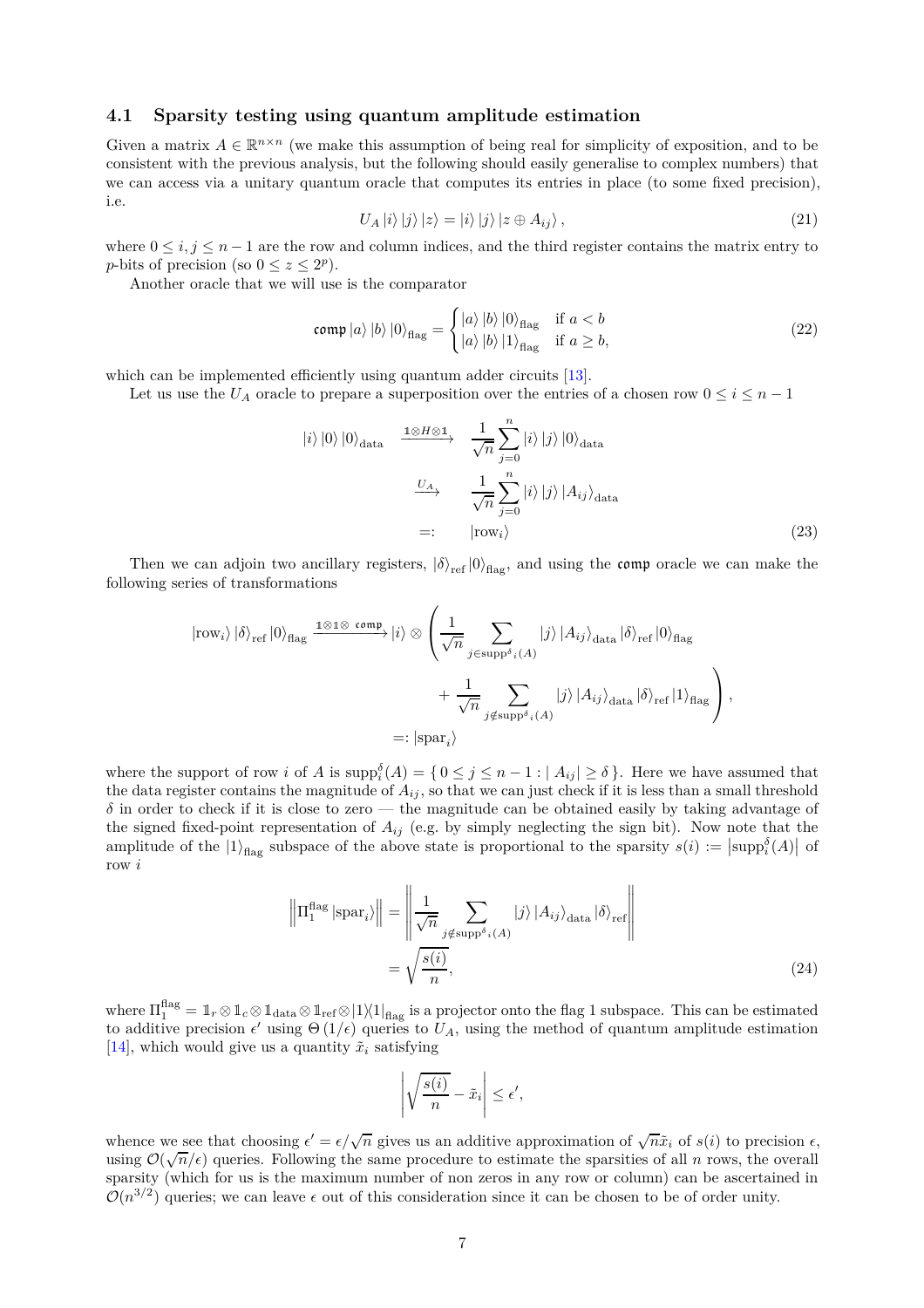#### **4.2 Sparsity testing using quantum maximum finding**

We still use oracle access as in Eq.  $(21)$ , and we assume the data register has enough qubits to store the sum of the entries in any row. We start by putting the rows in superposition:

$$
|0\rangle |0\rangle |0\rangle_{\text{data}} \xrightarrow{H \otimes \mathbb{1} \otimes \mathbb{1}} \frac{1}{\sqrt{n}} \sum_{i=0}^{n} |i\rangle |0\rangle |0\rangle_{\text{data}}
$$
 (25)

Now we iterate over *n* calls to the oracle  $(i$  is initially 0):

$$
\frac{1}{\sqrt{n}}\sum_{i=0}^{n-1}|i\rangle|j\rangle|\sum_{k=0}^{j-1}A_{ik}\rangle\underset{\text{data}}{\xrightarrow{U_A}}\frac{1}{\sqrt{n}}\sum_{i=0}^{n-1}|i\rangle|j\rangle|\sum_{k=0}^{j}A_{ik}\rangle\underset{\text{data}}{\qquad},\tag{26}
$$

setting  $j \leftarrow j + 1$  on each iteration, until  $j = n - 1$ , after which we have the state:

$$
\frac{1}{\sqrt{n}}\sum_{i=0}^{n-1}|i\rangle|n-1\rangle\left|\sum_{k=0}^{n-1}A_{i,k}\right\rangle_{\text{data}},\tag{27}
$$

in which the column register, now in state  $|n\rangle$ , can be dispensed with. Therefore in  $\mathcal{O}(n)$  operations we have created a superposition of the sum of each of the *n* rows, indexed accordingly. Quantum maximum finding methods [\[15\]](#page-9-14) can make use of this state, preparing it  $\mathcal{O}(\sqrt{n})$  times, to find the maximum in a further. Thus we have a quantum algorithm that takes  $\mathcal{O}(n^{3/2})$  oracle queries and additional quantum arithmetic operations. By contrast, a classical algorithm to check for row sparsity would have to sum over all rows  $(\mathcal{O}(n^2)$  operations) and then classically find the maximum  $(\mathcal{O}(n)$  operations). (note that it may be possible to do this slightly faster, but it would still be necessary to check over a number of elements growing linearly with *n* for each row, and to check all of the *n* rows).



**Fig. 1.** Circuit portion showing how the sum of  $A_{ij}$  can be obtained inside the ket. The oracle loads the matrix entries  $A_{ij}$  into the third register, and  $\text{Sum}(j) = \sum_{k=0}^{j} A_{ij}$ .

We remark that the above algorithm that uses quantum maximum finding appears to rely on *A* being a binary adjacency matrix. When an upper bound  $\Lambda$  on  $||A||_{max}$  is available, this limitation can be overcome by normalising the matrix entries by  $\Lambda$ .

## <span id="page-7-0"></span>**5 Discussion**

In this paper we have shown how classical sparsifying techniques can be used as a preprocessing step to obtain a row computable sparse input matrix that can then be used with efficient quantum algorithms for sparse Hamiltonian simulation. The one-time  $\mathcal{O}(\frac{m \log n}{\epsilon^2})$  classical overhead in runtime may be justified by the fact that the sparsified output matrix may be used for multiple applications (e.g. for simulating time evolution of several different states) which can be efficiently performed quantumly.

Usually we require every problem instance to be row-sparse in a quantum algorithm. What we have so far, using spectral sparsification, is a guarantee that as *n* grows, the sparsified output is also row sparse with high probability. Therefore it is also necessary that the simulation has some sort of checking mechanism, such that the simulation is halted if too many iterations have been required (i.e., because the actual sparsified Hamiltonian that was generated was not, in fact, row sparse), and to start again with a fresh sparsified Hamiltonian. This should be easy to include in any implementation, and the first and second properties of row sparsity are sufficient in this case to guarantee good overall performance (that is, as  $n \to \infty$  the probability of needing to start again vanishes).

On a more general note, it is interesting to consider Hamiltonian sparsification in the context of a suite of simulation algorithms. For example, we have identified that star graphs are sparse, but not row sparse – thus we can see that physical systems that are dominated by a few components may yield sparsified Hamiltonian's that are essentially a superposition of a number of star graphs. Thus, whilst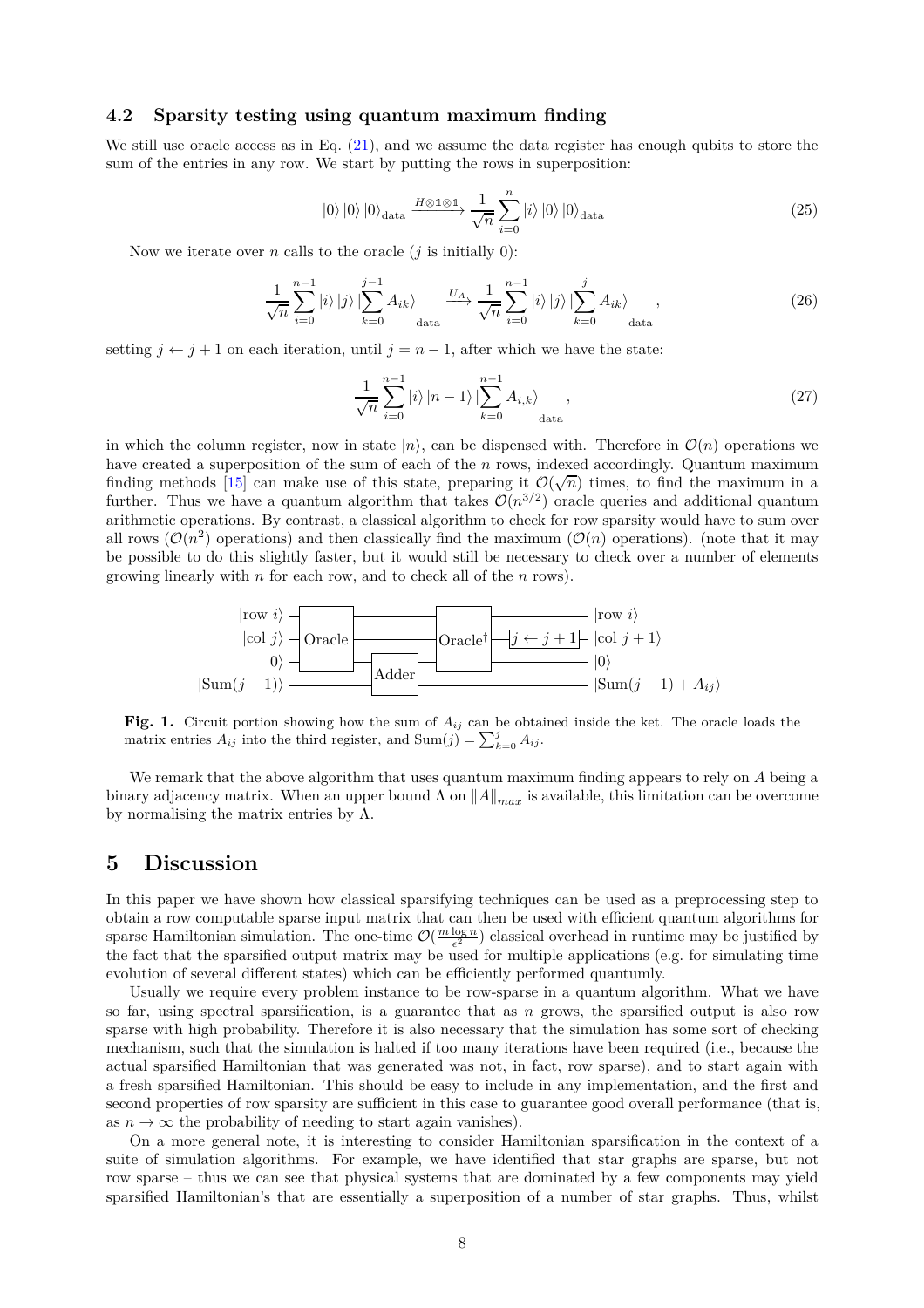the techniques presented in this paper will not apply, it may be possible to use other techniques such as low-rank approximations. Conversely, for physical systems in which a number of components barely make any impact on the whole (i.e., they have few and/or low-weight edges to other vertices), then it is likely to be safe to simply neglect these components. Informally, this can be seen as a justification for assuming that each row was sampled at least poly log many times, as in Section [3.2.](#page-3-1)

## **Open problems**

Finally, it is worth discussing the deficiencies of this paper – as identified in the introduction, we make three assumptions in the analysis: that the Hamiltonian is real, that its rows are all sampled at least poly log many times, and that it commutes with its sparsifier. The first two of these essentially restrict the physical application of our work, and it would therefore be beneficial to show that the same results hold when these assumptions are removed, as well as tightening the various bounds where possible; the third assumption, however, is more fundamental – it is important to understand whether a sparsified Hamiltonian commutes with the actual Hamiltonian in general, and if not whether the discrepancy can be shown to be insignificant when the full simulation is analysed (for example by using Trotter formulas / the BCH expansion to quantify errors). However, such a question seems to be of more general relevance than simply to plug a gap in our analysis: the condition given in Eq.  $(16)$  seems to be an eminently reasonable general measure of approximation accuracy, which may be used for myriad Hamiltonian approximation methods, and it is therefore important to show that it does indeed lead to accurate Hamiltonian simulation.